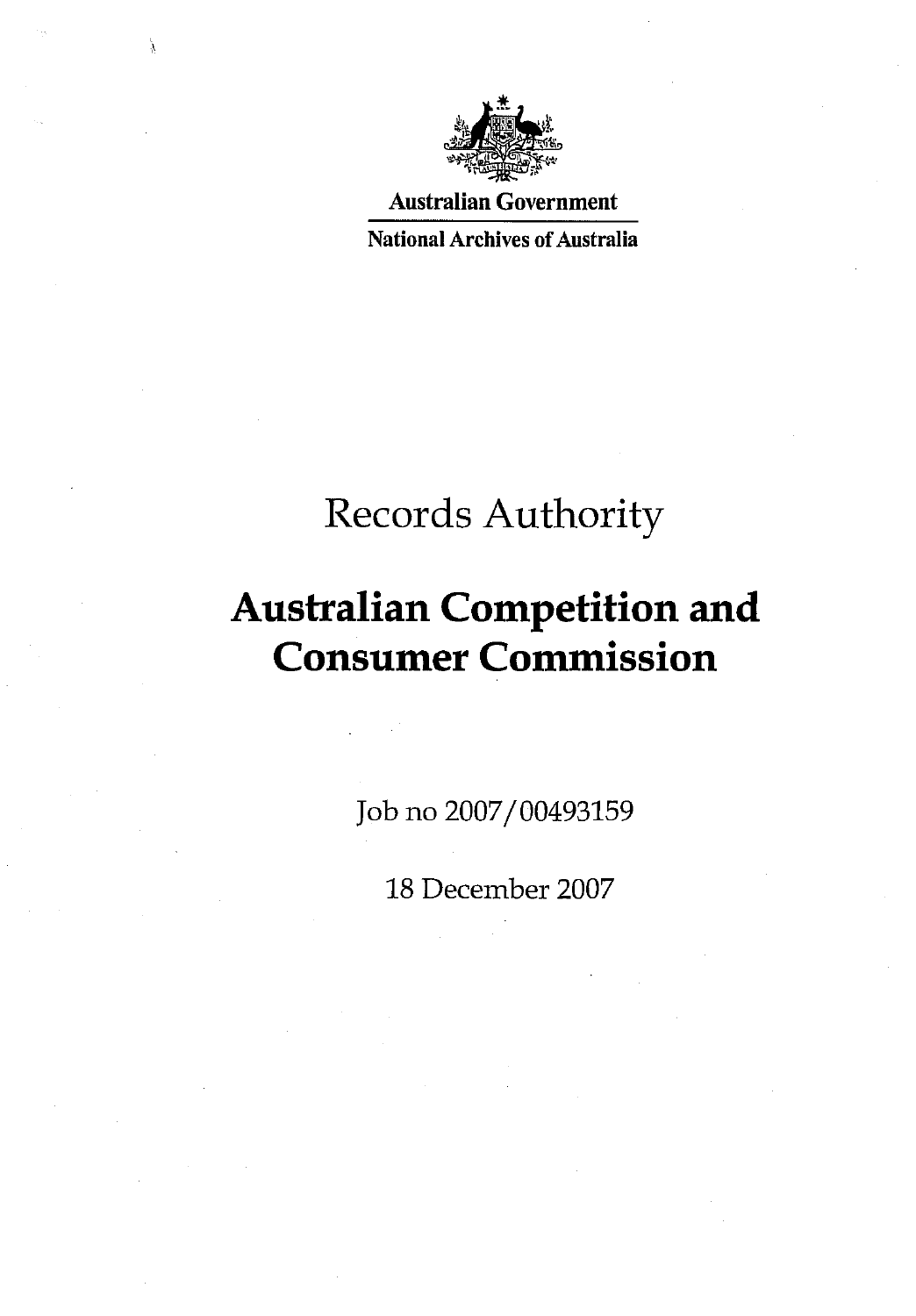This work is copyright. Apart from any use as permitted under the Copyright Act 1968, no part may be reproduced by any process without prior written permission from the National Archives of Australia. Requests and inquiries concerning reproduction and rights should be directed to the Publications Manager, National Archives of Australia, PO Box 7425, Canberra Mall Centre ACT 2610, Australia.

#### © Commonwealth of Australia 2007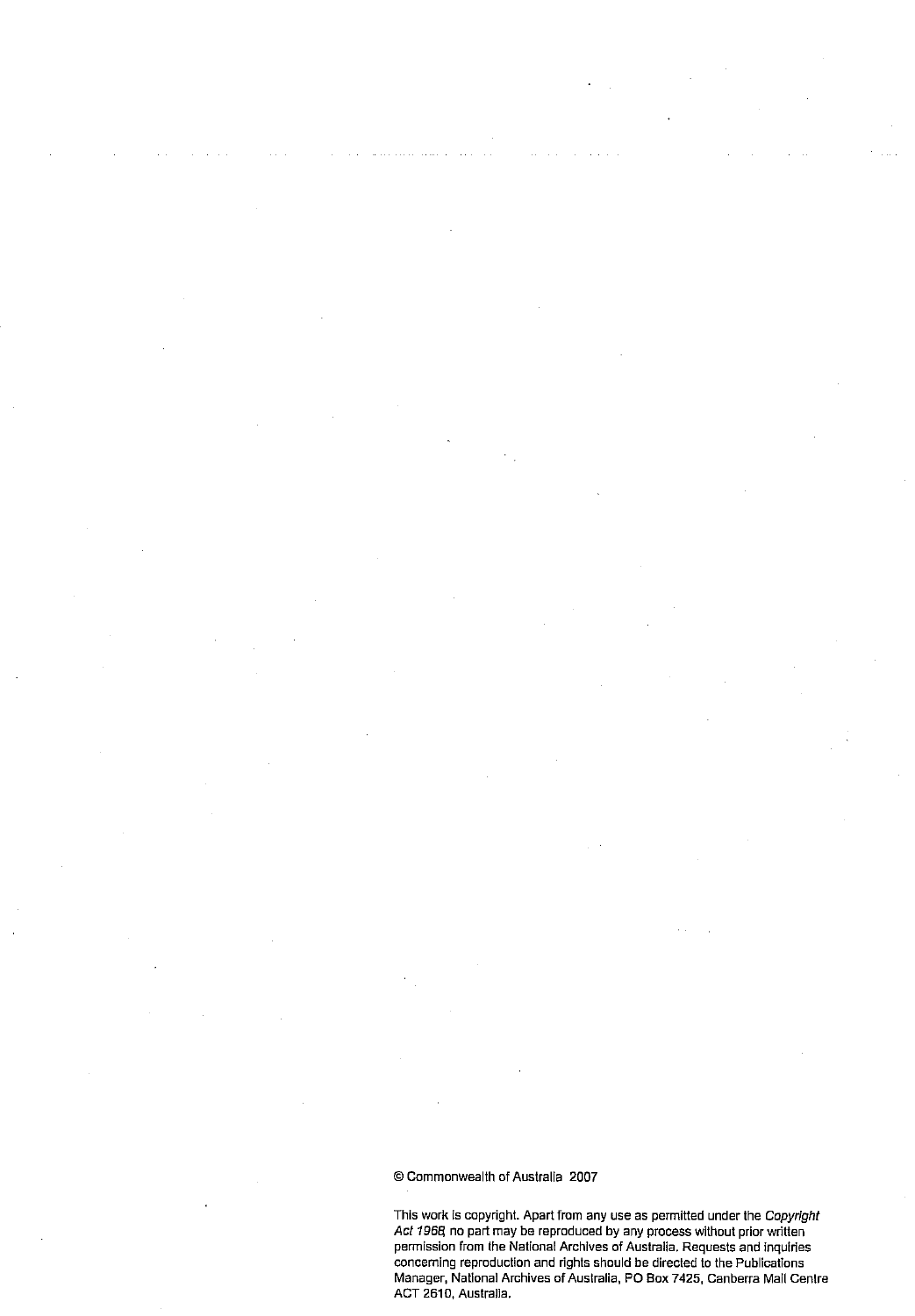### **CONTENTS**

| <b>INTRODUCTION</b>                        | 5  |
|--------------------------------------------|----|
| <b>APPLICATION OF THIS AUTHORITY</b>       | 6  |
| <b>CONTACT INFORMATION</b>                 | п, |
| <b>AUTHORISATION</b>                       | 8  |
| <b>CLASSES</b>                             | 10 |
| <b>ACCESS REGULATION</b>                   | 10 |
| <b>COMPETITION AND CONSUMER PROTECTION</b> | 12 |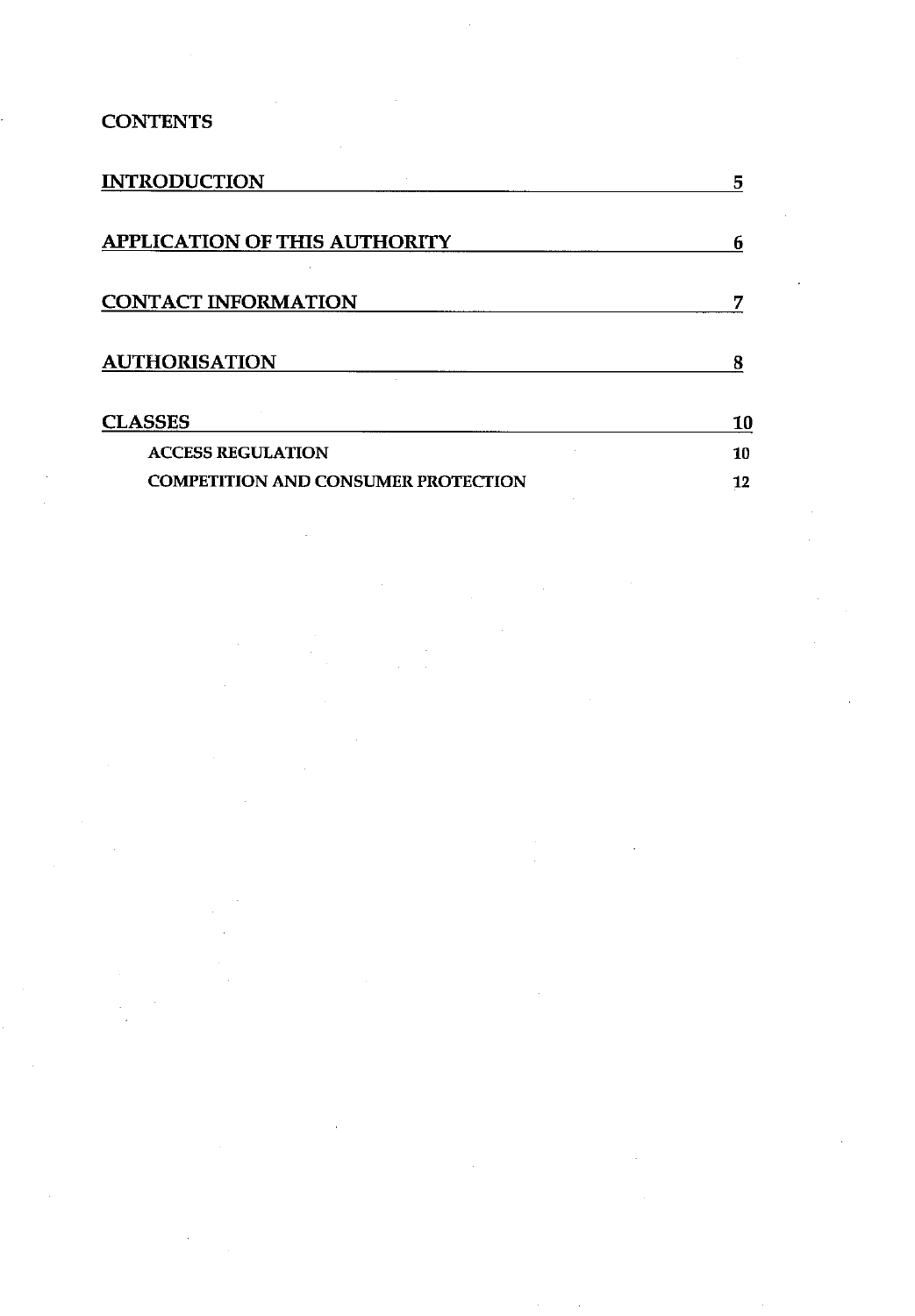[This page has been left blank intentionally.]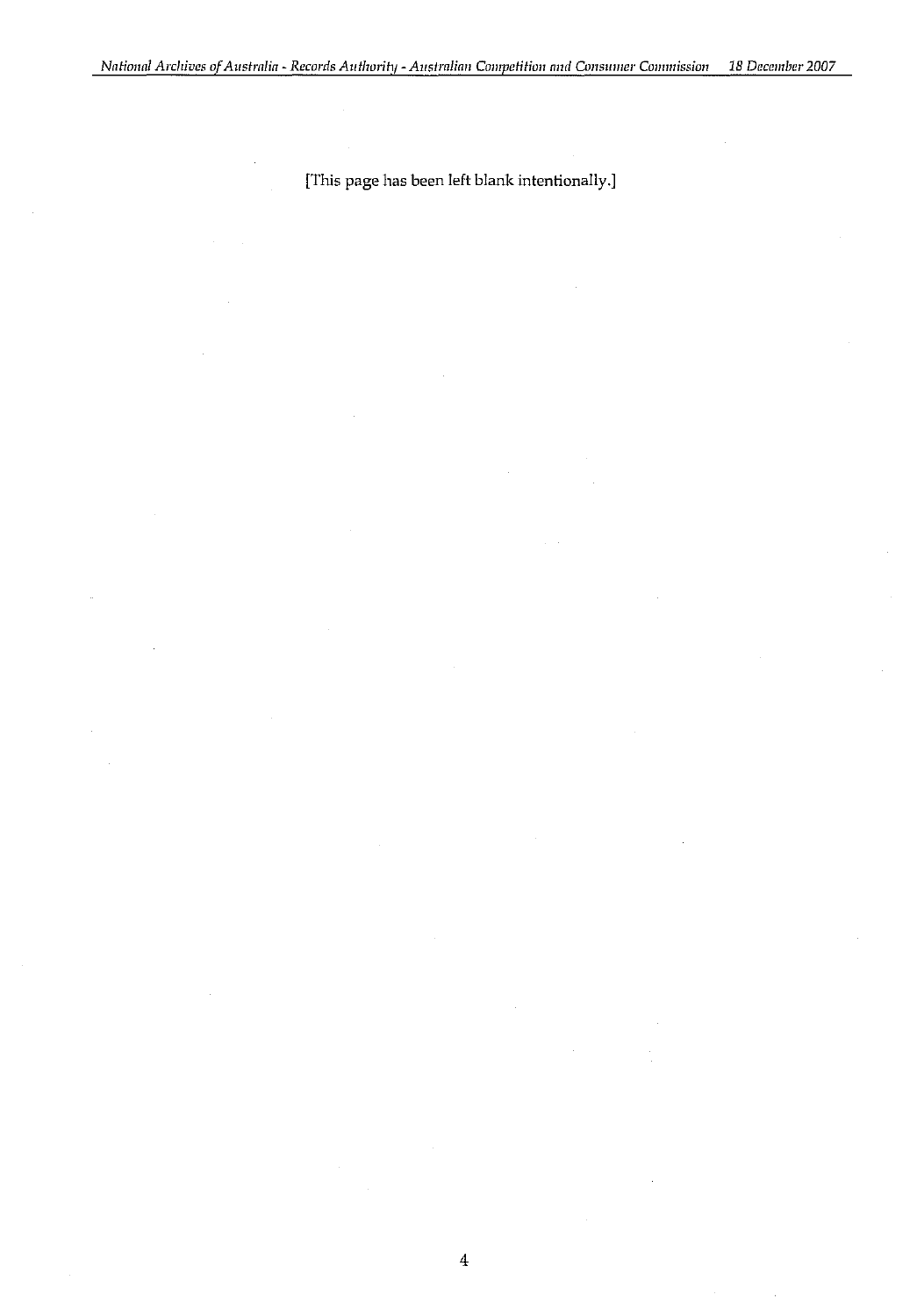### **INTRODUCTION**

The Australian Competition and Consumer Commission (ACCC) and the National Archives of Australia have developed this Records Authority to set out the requirements for the retention or destruction of records for two functions of the ACCC. Itrepresents a significant commitment on behalf of the ACCC to understand, create and manage the records of its activities.

This Authority uses a classification scheme based on an analysis of the business of the agency. It takes into account the ACCC's legal and organisational recordkeeping requirements, and the interests of stakeholders of both the ACCC and the National Archives. It provides a framework that may be used as a guide when creating and managing records that document the function.

This Authority gives ACCC the permission, required under the Archives Act, for the disposal of records described. The Authority sets out those records that need to be retained as national archives and the minimum length of time that other classes of records need to be kept. Retention periods are based on an assessment of business needs, broader organisational accountability requirements and community expectations.

The ACCC can use the following tools to dispose of their records:

• agency specific Records Authorities covering ACCC's agency specific records;

• general disposal authorities, such as the Administrative Functions Disposal Authority (AFDA); and

• normal administrative practice (NAP) which allows for the destruction of records where the records are duplicated, unimportant or for short-term use only.

As changes in circumstances may affect future recordkeeping requirements, the periodic review of this Authority is recommended. All amendments must be approved by the National Archives.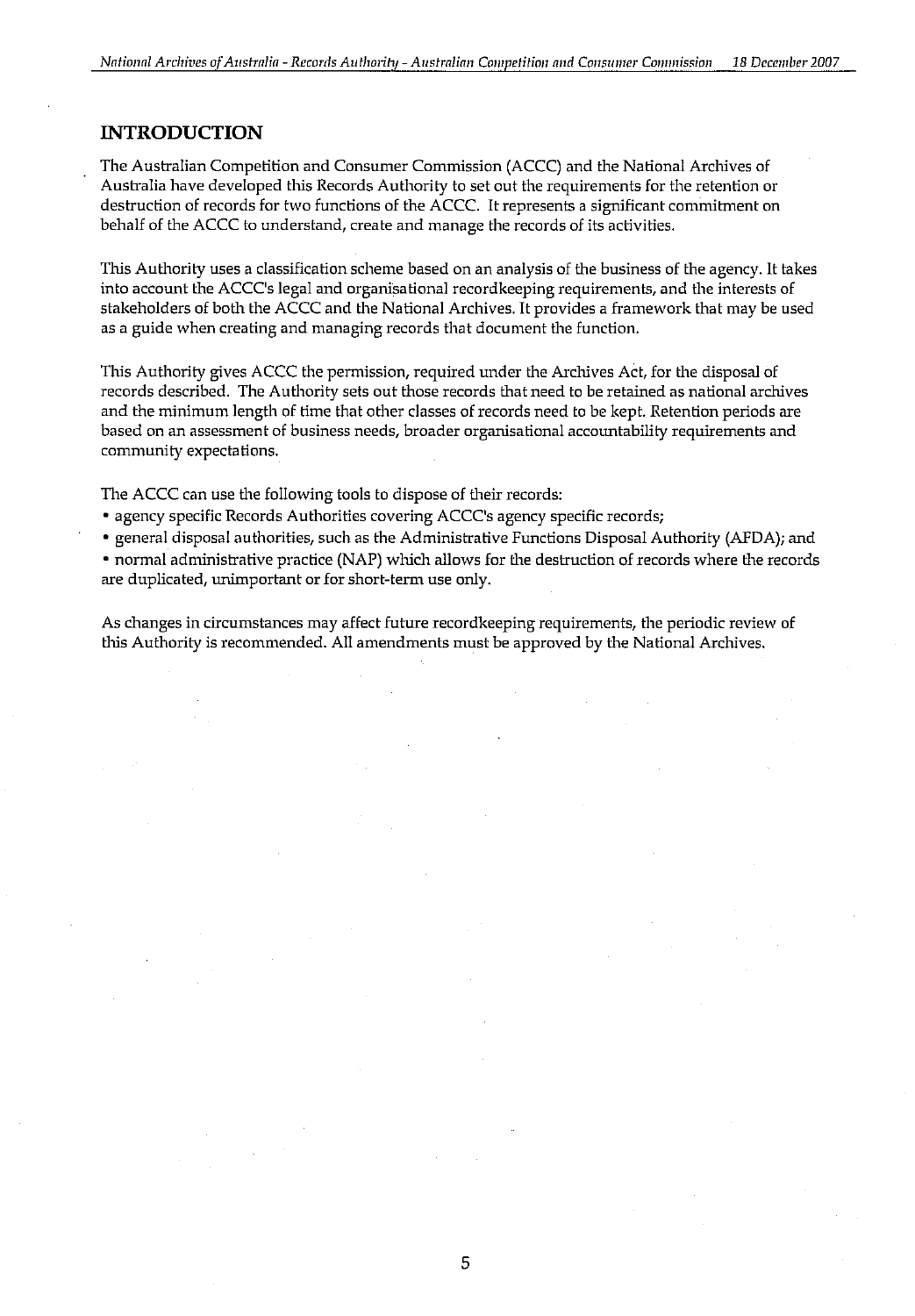### **APPLICATION OF TIllS AUTHORITY**

1. TIns Authority should be used in conjunction with Records Disposal Authority 2003/349230 issued to the Australian Competition and Consumer Commission on 31 October 2003.

2. Classes 18683 and 18684 in this Authority supersede classes 6084 and 6085 in RDA 2003/349230, which should not be used to sentence records.

2. This Authority should be used in conjunction with the Administrative Functions Disposal Authority (AFDA) issued by the National Archives to cover administrative records common to most Commonwealth agencies.

3. TIns Authority should be used in conjunction with general disposal authorities issued by the National Archives that cover other types of records that may be created by the ACCC such as encrypted records and source records that have been copied.

4. This Authority is to be used to sentence records. Sentencing involves the examination of records in order to identify the individual disposal class to which they belong. This process enables sentencers to determine the appropriate disposal action for the records. Advice on sentencing is available from the National Archives.

5. Where the method of recording the information changes (for example from a manual system to an electronic system, or when information is migrated from one system to a new system) this Authority can still be used to sentence the records created, providing the records document the same function and activity. The information must be accessible for the period of time prescribed in this Authority. The ACCC will need to ensure that any software, hardware or documentation required to enable continuing access to the data is available for the periods prescribed.

6. In general, retention requirements indicate a minimum period for retention. The ACCC may extend minimum retention periods if it considers that there is an administrative need to do so. Where the ACCC believes that its accountability will be substantially compromised because a retention period or periods are not adequate, it should contact the National Archives for review of the retention period.

7. The ACCC may destroy certain records without the formal authorisation as a normal administrative practice. This usually occurs where the records are duplicated, unimportant or for short-term use only. It does not replace the records disposal arrangements agreed to in authorities. Advice and guidance on destroying records as a normal administrative practice is available from the National Archives' website at www.naa.gov.au

8. From time to time the National Archives places 'freezes' on the disposal of some groups of records, which places a moratorium on the destruction of these records. If you require further information about disposal freezes and whether they affect the application of this Authority, please contact the National Archives.

9. Records in the care of the ACCC must be appropriately stored and preserved. The ACCC must meet this obligation to ensure that the records remain authentic and accessible over time. Under section 31 of the Archives Act 1983, access arrangements are required for records that become available to the public after thirty years.

10. Appropriate arrangements should be made with the National Archives when records are to be transferred into custody. The National Archives accepts for transfer only those records designated as national archives.

11. Advice on how to use this Authority is available from the ACCC's records manager. If there are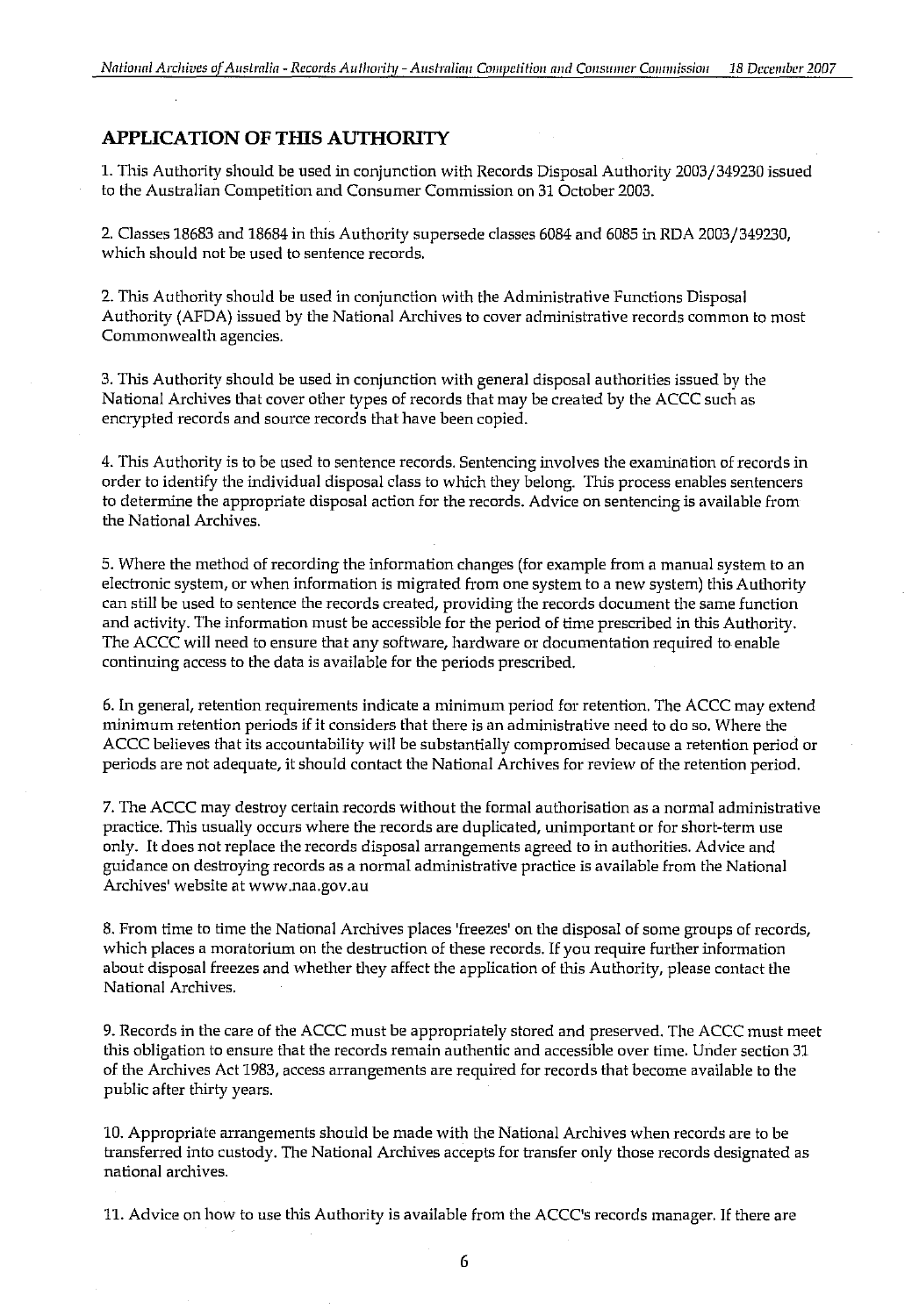problems with the application of the authority that cannot be resolved, please contact the National Archives.

### **CONTACT INFORMATION**

For assistance with this authority or for advice on other recordkeeping matters, please contact National Archives' Agency Service Centre.

Queen Victoria Terrace Tel: (02) 6212 3610 Parkes ACT 2600 Fax: (02) 6212 3989 Canberra Mail Centre ACT 2610 Website: www.naa.gov.au

PO Box 7425 **Email:** recordkeeping@naa.gov.au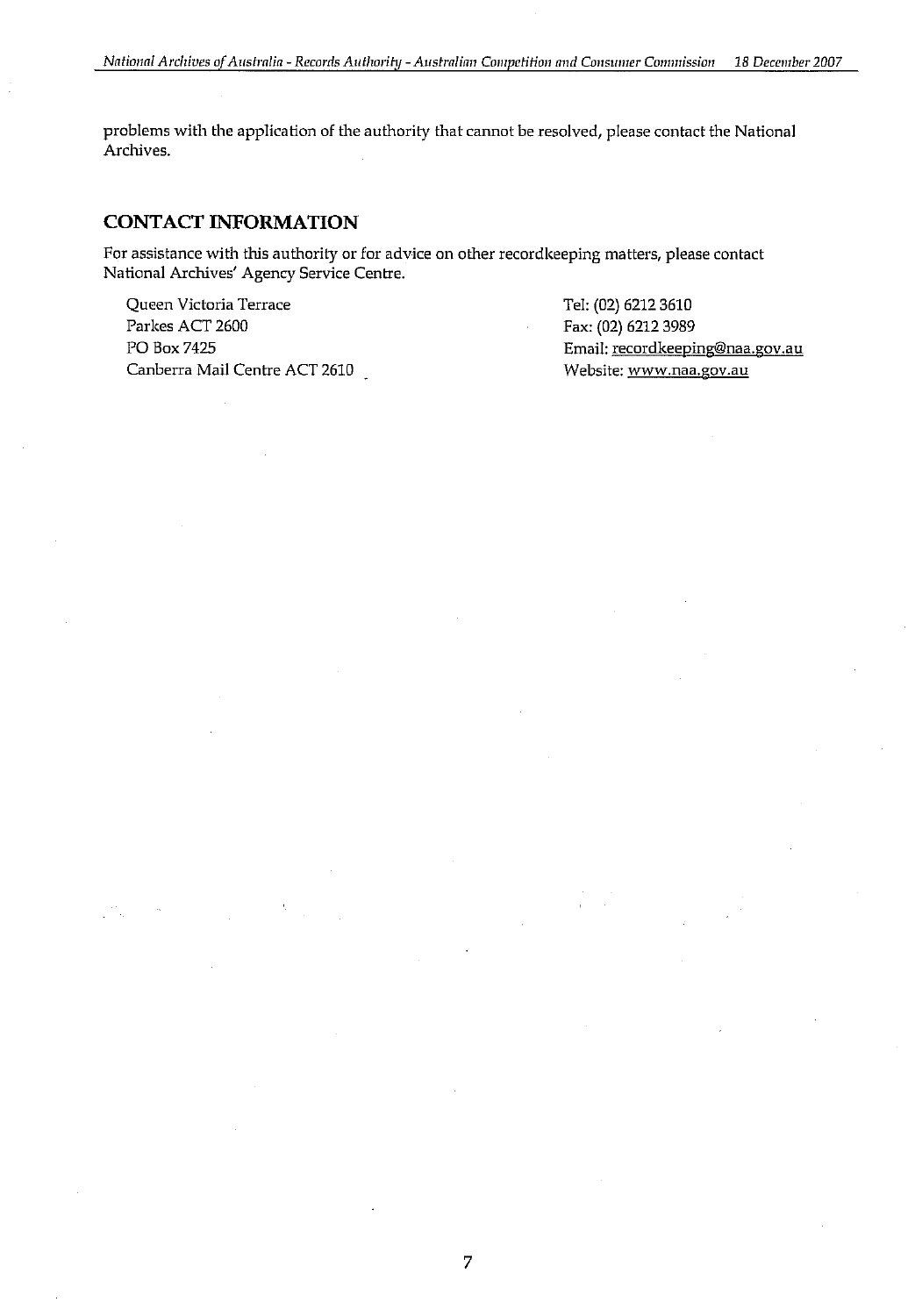### **AUTHORISATION**

### RECORDS DISPOSAL AUTHORITY

**Person to whom notice of The Chairman,**<br>Australian Competition and Consumer Commission authorisation is given: GPO Box 3131 Canberra ACT 2601

AUTHORISES ARRANGEMENTS FOR THE DISPOSAL OF Purpose: • RECORDS IN ACCORDANCE WITH SECTION 24(2)(b) OF THE ARCHIVES ACT 1983 Specific records relating to the ACCESS REGULATION and **Application:** COMPETITION AND CONSUMER PROTECTION functions.

This authorisation applies to only the disposal of the records described on the authority in accordance with the disposal action specified on the authority. The authority will apply only if disposal takes place with the consent of the agency that is responsible at the time of disposal for the functions documented in the records concerned. '-',",,",","'-':"

> ):"'}:--'~'""":':,,, :::~,\_.-:: ,.-,,, '-'-~-.,

Authorising Officer **Date of issue:** Date of issue:

 $, \ldots$ i ..

lisse

Ross Gibbs Director-General National Archives of Australia

18 December 2007.

8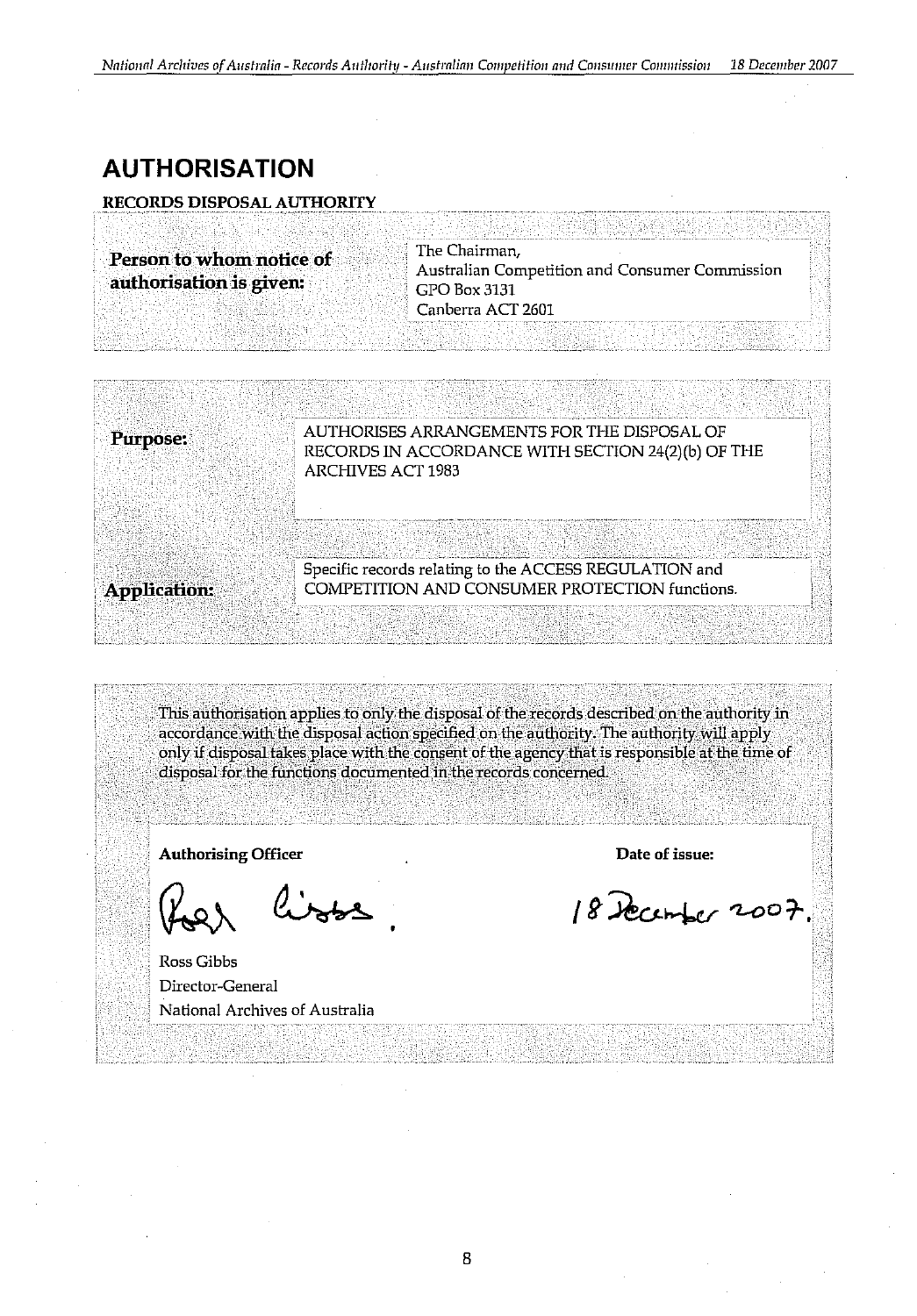$\cdot$ 

[This page has been left blank intentionally.]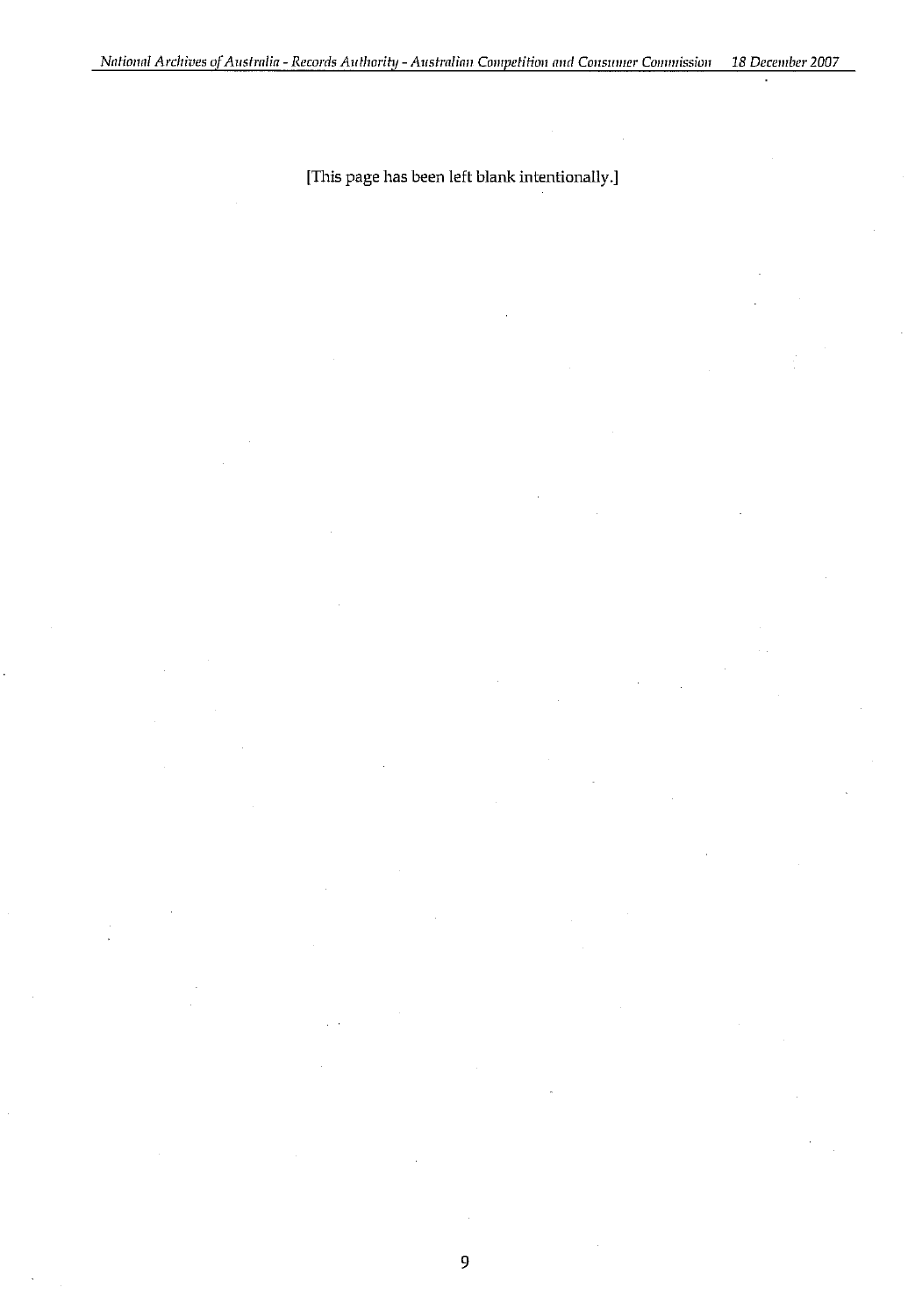## **ACCESS REGULATION**

The function of ensuring that businesses have access to the services of essential infrastructure facilities (these include gas pipelines, electricity transmission wires, rail tracks and some airport facilities). Includes developing access codes and responding to appeals lodged to a higher authority. Also includes participation in various consultative groups, advising on access principles, seeking of public submissions, assessing and accepting undertakings and making determinations.

### **Declared Services**

The activity of asserting by written instrument, that a specified eligible service is a declared service under the provisions of the trade practices legislation. Includes declaring services in relation to telecommunications and airports.

For consultation with stakeholders, use ACCESS REGULA TlON - Consultation.

| Entry | Description of records                                               | <b>Disposal action</b>         |
|-------|----------------------------------------------------------------------|--------------------------------|
| 18255 | Register of agreements for access to declared services.<br>Includes: | Retain as national<br>archives |
|       | names of parties to the agreement                                    |                                |
|       | the declared service to which it relates                             |                                |
|       | the date of the agreement.                                           |                                |

18256 Working papers relating to the processing of agreements for Destroy 15 years after<br>access to declared services. Includes applications for removal action completed access to declared services. Includes applications for removal of agreements from the register.

### **Exemption Orders**

The activities involved in processing applications for orders exempting specified conduct from action for being in breach of trade practices legislation in respect of the telecommunications industry. Includes the making of exemption orders, decisions refusing exemption orders, and revocations of orders.

| Entry | Description of records                                                                                                                                                                                       | <b>Disposal action</b>                      |
|-------|--------------------------------------------------------------------------------------------------------------------------------------------------------------------------------------------------------------|---------------------------------------------|
| 18257 | Register of applications for exemption orders. Includes:<br>applications and related documents<br>written submissions and related documents                                                                  | Retain as national<br>archives              |
|       | records of conferences                                                                                                                                                                                       |                                             |
|       | exemption orders and statements of reasons.                                                                                                                                                                  |                                             |
| 18259 | Working papers relating to the processing of applications for<br>exemption orders which generate litigation, legislative or<br>regulatory amendment or significant public controversy or<br>interest.        | Retain as national<br>archives <sup>:</sup> |
| 18282 | Working papers relating to the processing of applications for<br>exemption orders which do not generate litigation, legislative<br>or regulatory amendment or significant public controversy or<br>interest. | Destroy 15 years after<br>action completed  |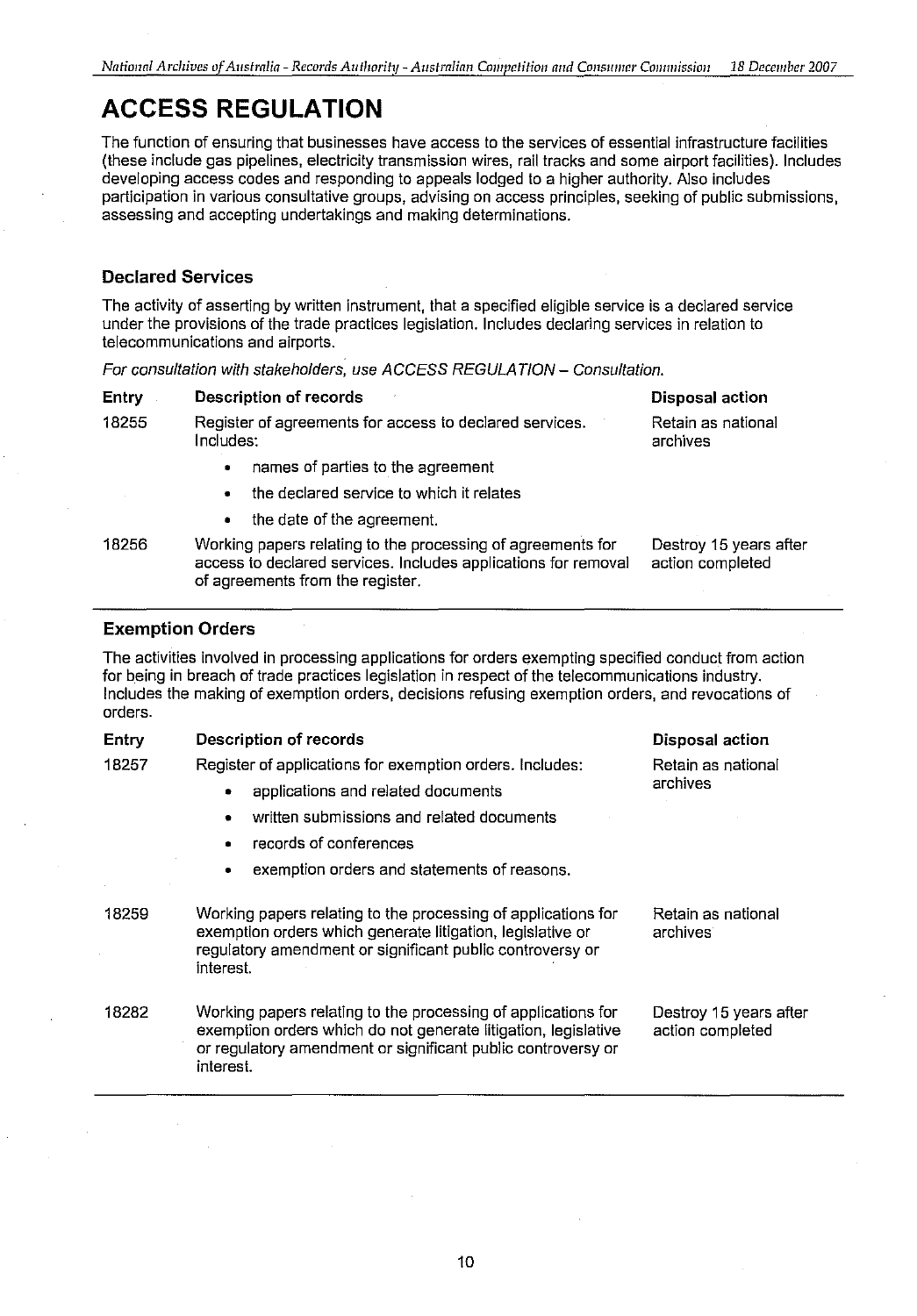### **ACCESS REGULATION**

The function of ensuring that businesses have access to the services of essentiai infrastructure facilities (these include gas pipelines, electricity transmission wires, rail tracks and some airport facilities). Includes developing access codes and responding to appeals lodged to a higher authority. Also includes participation in various consultative groups, advising on access principles, seeking of public submissions, assessing and accepting undertakings and making determinations.

### **Pricing Determinations**

The activities involved in processing determinations setting out principles dealing with price-related terms and conditions relating to standard access obligations.

| Entry | <b>Description of records</b>                                                                             | <b>Disposal action</b>                     |
|-------|-----------------------------------------------------------------------------------------------------------|--------------------------------------------|
| 18260 | Register of ministerial pricing determinations.                                                           | Retain as national<br>archives             |
| 18262 | Public register files. Includes recommendations to Minister<br>and formal notification of determinations. | Retain as national<br>archives             |
| 18328 | Working papers relating to the processing of ministerial pricing<br>determinations.                       | Destroy 15 years after<br>action completed |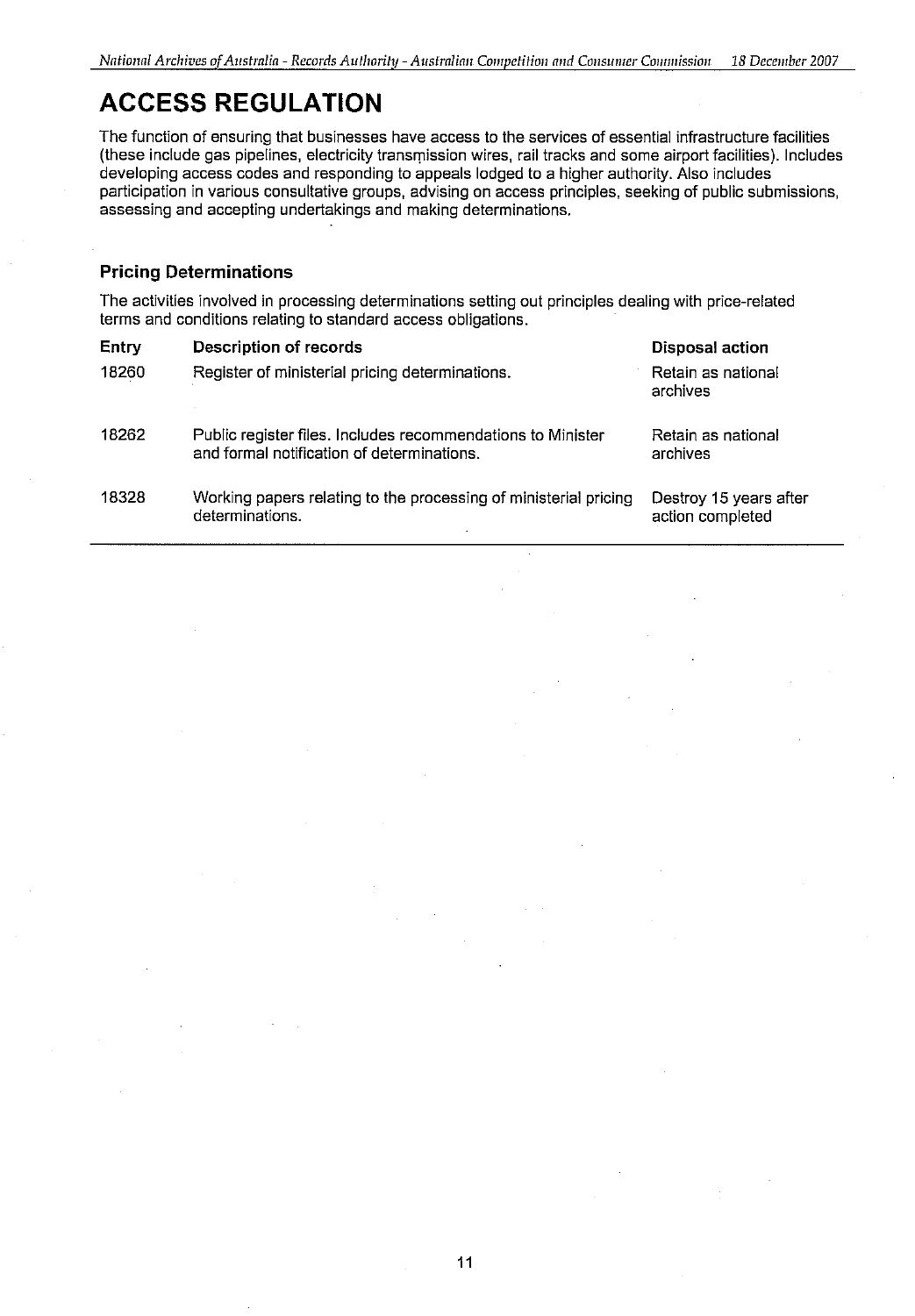### **COMPETITION AND CONSUMER PROTECTION**

The function of protecting consumers (household and business) from anti-competitive and unfair market practice, by ensuring industry compliance with trade practices legislation and associated statelterritories legislation. Includes management of mergers, acquisitions, authorisations and notifications, monitoring product safety, prices (including price expioitation relating to tax initiatives), and false, misleading or deceptive conduct (including misleading advertising).

For legal action concerning potential breaches of legislation, use INVESTiGATION AND LEGAL ENFORCEMENT.

### **Applications for Authorisations**

The activities involved in processing applications for authorisations that provide immunity from action for being in breach of trade practices legislation. Includes the making of determinations for authorisations, revocations and substitutions. Also includes processing of exemption orders in relation to anti-competitive conduct.

For conferences relating to determining applications for authorisation, use COMPETITION AND CONSUMER PROTECTION - Conferencing.

| Entry | Description of records                                                     | Disposal action               |
|-------|----------------------------------------------------------------------------|-------------------------------|
| 18280 | Material granted confidentiality and excluded from the Public<br>Register. | Retain as nationa<br>archives |

Retain as national<br>archives

### **Applications for Merger Clearances**

The activities invoived in processing applications for formal merger clearances that provide immunity for being in breach of trade practices legislation. Includes the making of determinations on applications for formal merger clearances, minor variations of clearances and revocations and substitutions of new clearances.

For public registers and related material pubiisbed on the agency's website, use AFDA PUBLICATION.

For informal merger clearances, use COMPETITION AND CONSUMER PROTECTION - Mergers.

For undertakings given under section 87B of the Trade Practices Act, use COMPETITION AND CONSUMER PROTECTION - Undertakings.

#### **Entry Description of records** Disposal action **Disposal action**

- 18263 Register of applications for merger clearances, including minor Retain as national variations, revocations and substitutions. Includes: archives
	- applications and related documents
	- letters to interested parties inviting submissions
	- letters to applicants and interested parties
	- written submissions and related documents
	- records of oral submissions
	- records of conferences
	- statements of concerns
	- determinations and statements of reasons
	- undertakings relating to the making of determinations
	- notice to clearance holders advising of ACCC initiated revocations and revocations and substitutions.
- 18264 Material granted confidentiality and excluded from the Public Retain as national Register. **Archives** archives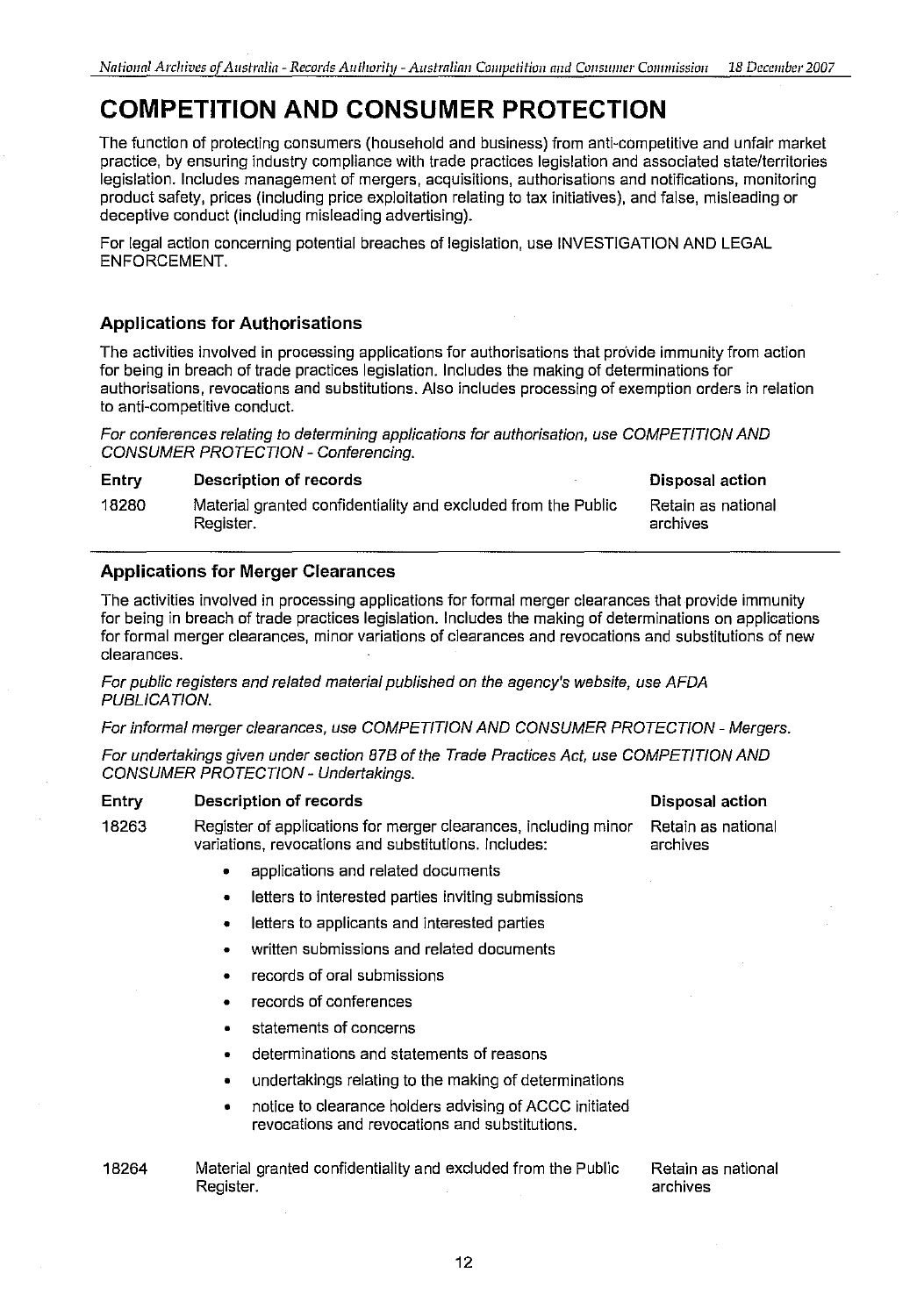### **COMPETITION AND CONSUMER PROTECTION**

The function of protecting consumers (househoid and business) from anti-competitive and unfair market practice, by ensuring industry compliance with trade practices legislation and associated statelterritories iegislation. Includes management of mergers, acquisitions, authorisations and notifications, monitoring product safety, prices (including price exploitation relating to tax initiatives), and false, misleading or deceptive conduct (inciuding misleading advertising).

For legal action concerning potential breaches of legislation, use INVESTIGATION AND LEGAL ENFORCEMENT.

### Applications for Merger Clearances - Continued

| Entry | Description of records                                                                                                                                                                                               | <b>Disposal action</b>                     |
|-------|----------------------------------------------------------------------------------------------------------------------------------------------------------------------------------------------------------------------|--------------------------------------------|
| 18265 | Working papers relating to the processing of applications for<br>formal merger clearances which generate litigation, legislative<br>or regulatory amendment or significant public controversy or<br>interest.        | Retain as national<br>archives             |
| 18279 | Working papers relating to the processing of applications for<br>formal merger clearances which do not generate litigation,<br>legislative or regulatory amendment or significant public<br>controversy or interest. | Destroy 15 years after<br>action completed |

### Certification Trade Marks

The activities involved in processing applications for the approval of certification trade marks, and the processing of applications for their use under the provisions of trade mark iegislation.

| Entry | Description of records                                                                                                                                                            | <b>Disposal action</b>                |
|-------|-----------------------------------------------------------------------------------------------------------------------------------------------------------------------------------|---------------------------------------|
| 18683 | Records documenting the approval and registration of<br>certification trade marks. Includes rules governing the use of<br>certification trade marks, and amendments to the rules. | Destroy 20 years after<br>last action |
| 18684 | Records documenting the assignment of certification trade<br>marks.                                                                                                               | Destroy 20 years after<br>last action |

### Mergers

The activities involved in handling merger matters, (including joint ventures) arising from agency monitoring of industry or by referrals to the agency. Includes the assessment of proposals to ensure that organisations comply with the trade practices legislation, policy and standards, and the issuing of authorisations.

For formal merger clearances use COMPETITION AND CONSUMER PROTECTION - Applications for Merger Clearances.

For undertakings made as a result of merger investigations, use COMPETITION AND CONSUMER PROTECTION - Undertakings.

| Entry | Description of records                                                                                                                                                                                                                                          | <b>Disposal</b>       |
|-------|-----------------------------------------------------------------------------------------------------------------------------------------------------------------------------------------------------------------------------------------------------------------|-----------------------|
| 18266 | Records documenting the agency's involvement in the<br>consideration of applications for merger authorisations by the<br>Tribunal which generate litigation, legislative or regulatory<br>amendment or significant public controversy or interest.<br>Includes: | Retain as<br>archives |
|       |                                                                                                                                                                                                                                                                 |                       |

- reports on statements of fact
- submissions made by the agency
- documents received by the agency from the Tribunal.

osal action

in as national